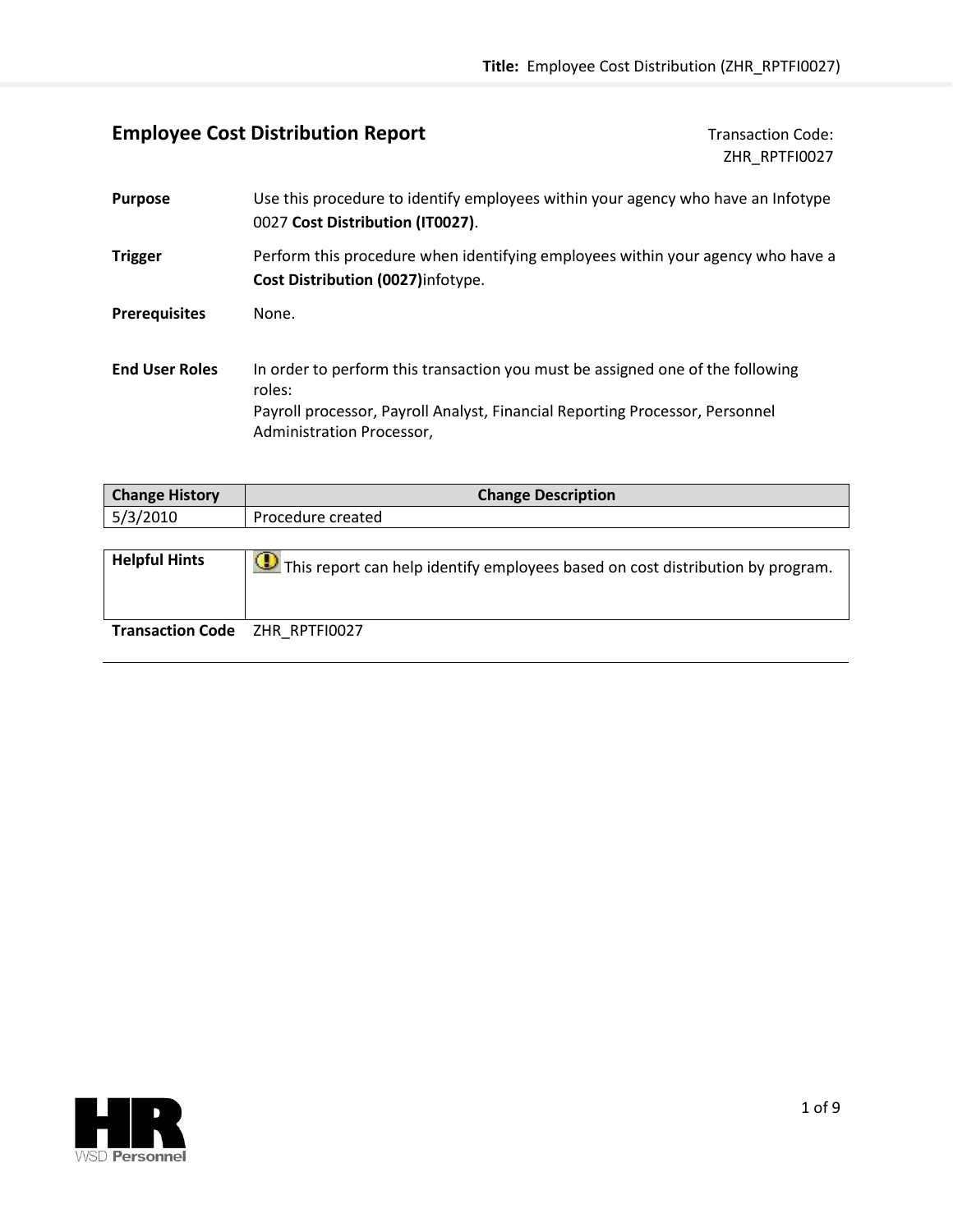## **Procedure**

### **Scenario:**

You need to identify all employees within your agency who have a **Cost Distribution (0027)** Infotype, the start date to the employee's **Cost Distribution** Infotype, and the distribution percent. Execute the **IT0027- Employee Cost Distribution report** to gather this data.

1. Start the transaction using the transaction code **ZHR\_RPTFI0027**.

| lG<br>Program Edit Goto System Help      |                       |                                       |               |
|------------------------------------------|-----------------------|---------------------------------------|---------------|
| ◙<br>ū.                                  |                       | 4 8 6 6 6 8 8 8 8 9 9 9 8 9 8 9 8 9 8 |               |
| <b>IT0027 Employee Cost Distribution</b> |                       |                                       |               |
| $\mathbb{E}[\mathfrak{G}]\circledast$    |                       |                                       |               |
| Effective Date                           |                       |                                       |               |
| Effective Date Start/End                 | $05/03/2010$ $\sigma$ | 05/03/2010<br>to                      |               |
| Employee Selections                      |                       |                                       |               |
| Payroll Area                             |                       | to                                    | ⇨             |
| Employee Status                          |                       | to                                    | $\frac{4}{9}$ |
| <b>Business Area</b>                     |                       | to                                    |               |
| Personnel Area                           |                       | to                                    |               |
| Personnel Sub Area                       |                       | to                                    |               |
| Personnel Number                         |                       | to                                    |               |
| Infotype Selections                      |                       |                                       |               |
| Fund                                     |                       | to                                    | ф             |
| <b>Functional Area</b>                   |                       | to                                    |               |
| Cost Center                              |                       | to                                    |               |
| Cost Object                              |                       | to                                    |               |
| AFRS Project Structure                   |                       | to                                    | $\frac{1}{2}$ |
| AFRS Allocation Code                     |                       | to                                    |               |
| ALV Report Variant                       |                       |                                       |               |
| <b>ALV Variant Name</b>                  |                       |                                       |               |

# 2. Under the Effective Date section complete the following fields:

|                                    |       | R=Required Entry O=Optional Entry C=Conditional Entry                                         |
|------------------------------------|-------|-----------------------------------------------------------------------------------------------|
| Field Name                         | R/O/C | Description                                                                                   |
| <b>Effective Date</b><br>Start/End | R     | The actual start date of the Cost Distribution (0027) infotype.<br>Defaults to date of entry. |

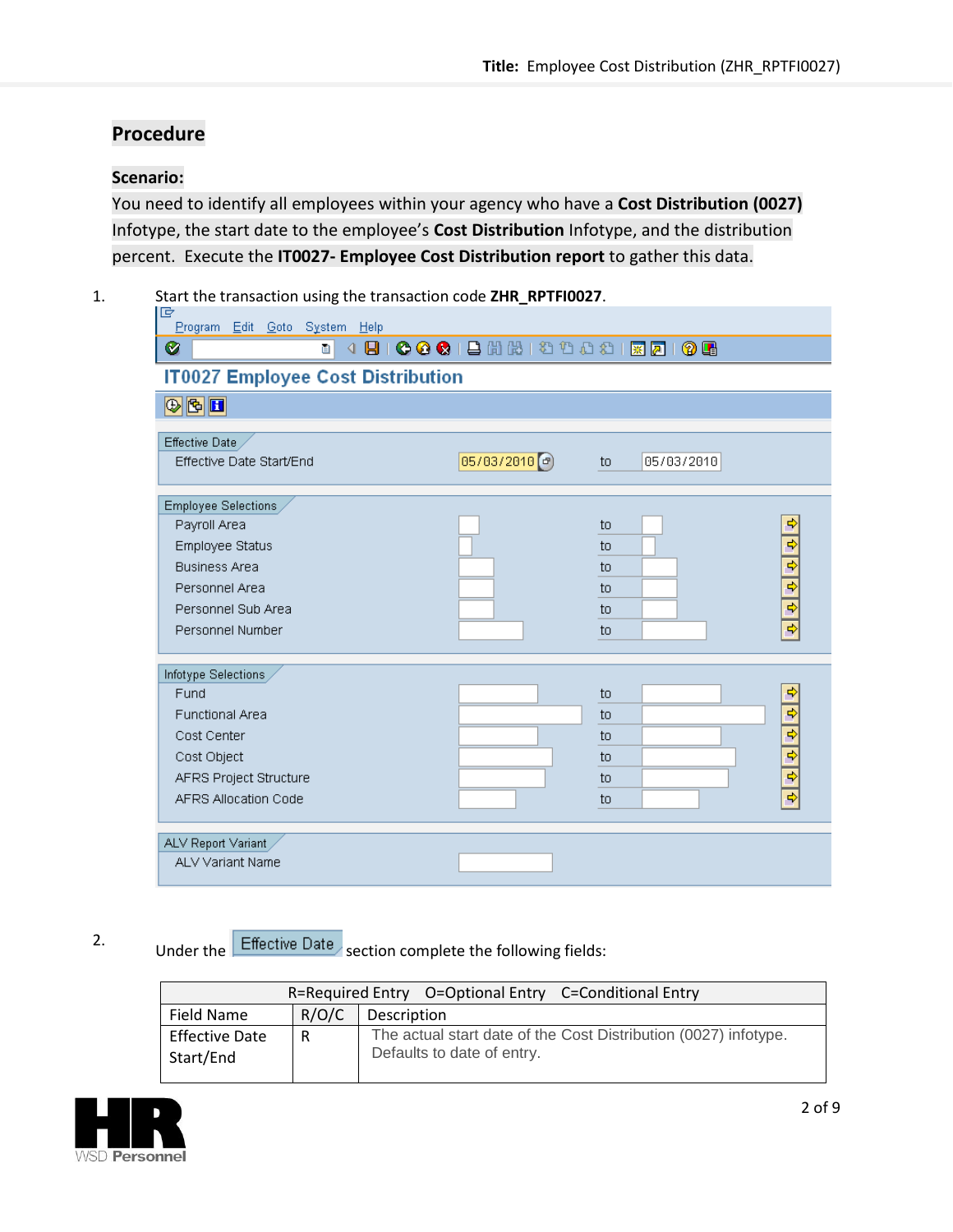| F(A)<br>JI U NU |  |  |
|-----------------|--|--|
|                 |  |  |

## 3. Under the Employee Selections section complete the following fields:

|                      |              | R=Required Entry O=Optional Entry C=Conditional Entry                                                                                                                                                                                                         |
|----------------------|--------------|---------------------------------------------------------------------------------------------------------------------------------------------------------------------------------------------------------------------------------------------------------------|
| Field Name           | R/O/C        | Description                                                                                                                                                                                                                                                   |
| Payroll Area         | R.           | A payroll area groups and designates the employees whose<br>payroll is run on the same date.<br>Payroll Area 11 is the default for the State of Washington.<br>Payroll Area 10 is the default for the Board for Volunteer<br>Firefighters only<br>Example: 11 |
| Employment           | C            | Describes the employee's employment status with the agency.                                                                                                                                                                                                   |
| <b>Status</b>        |              | Click the $\boxed{\mathcal{O}}$ (Matchcode) or press F4 on the keyboard to<br>open the selection list.<br>Example: 3 (Active)                                                                                                                                 |
| <b>Business Area</b> | C            | A specific agency in the State of Washington. This is associated<br>with each Employer Identification Number (EIN).                                                                                                                                           |
|                      |              | Click the (Matchcode) or press F4 on the keyboard to<br>open the selection list.<br>Example: 5400 (Employment Security Department)                                                                                                                            |
| Personnel area       | C            | A specific agency/sub agency in the State of Washington                                                                                                                                                                                                       |
|                      |              | Click the (D) (Matchcode) or press F4 on the keyboard to<br>open the selection list.<br>Example: 5401                                                                                                                                                         |
| Personnel<br>subarea | $\mathsf{C}$ | A subdivision of Personnel Area that identifies Bargaining Units,<br>WMS, Exempt and non-Represented positions.                                                                                                                                               |
|                      |              | Click the Matchcode) or press F4 on the keyboard to<br>open the selection list.<br>Example: 0001- Non represented                                                                                                                                             |
| Personnel            | $\mathsf{C}$ | The employee's unique identifying number.                                                                                                                                                                                                                     |
| Number               |              |                                                                                                                                                                                                                                                               |

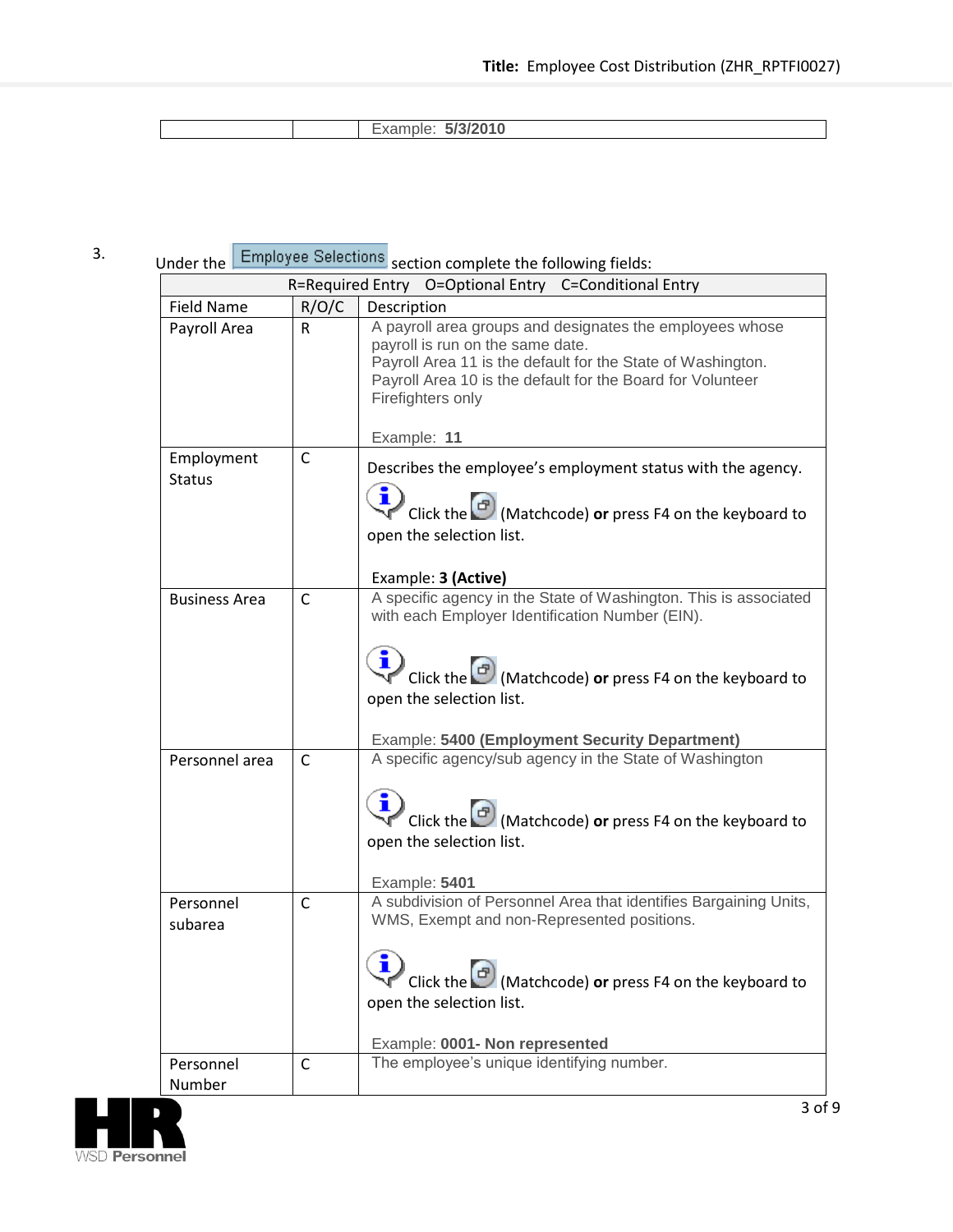| 0.0000100<br><b>JUUU LAJ</b> |  |  |
|------------------------------|--|--|
|                              |  |  |

# 3. Under the Infotype Selections complete the following:

| muer uie               | R=Required Entry | complete the following.<br>O=Optional Entry<br><b>C=Conditional Entry</b>                                                   |
|------------------------|------------------|-----------------------------------------------------------------------------------------------------------------------------|
| <b>Field Name</b>      | R/O/C            | Description                                                                                                                 |
| Fund                   | Ο                | This is used to represent the AFRS Funding Source.                                                                          |
|                        |                  | AFRS Agency code (540) + Fund (001) + Appropriation Index                                                                   |
|                        |                  | $(237) + 1$ zero filled $(0)$ .                                                                                             |
|                        |                  |                                                                                                                             |
|                        |                  | $\sqrt{\frac{1}{2}}$ Click the $\boxed{\frac{1}{2}}$ (Matchcode) or press F4 on the keyboard to                             |
|                        |                  | open the selection list.                                                                                                    |
|                        |                  |                                                                                                                             |
|                        |                  | Example: 540012730                                                                                                          |
| <b>Functional Area</b> | O                | This field contains the AFRS Agency code (540) + Program Index                                                              |
|                        |                  | $(06000) + 8$ zero filled $(00000000)$ .                                                                                    |
|                        |                  |                                                                                                                             |
|                        |                  | Example: 5400006000000000                                                                                                   |
| Cost Center            | O                | An object in HRMS that represents a defined location of cost                                                                |
|                        |                  | incurrence. AFRS Agency code (540) + AFRS Organizational Index<br>$(1300) + 3$ zero filled $(000)$ .                        |
|                        |                  |                                                                                                                             |
|                        |                  | Click the $\Box$ (Matchcode) or press F4 on the keyboard to                                                                 |
|                        |                  | open the selection list.                                                                                                    |
|                        |                  |                                                                                                                             |
|                        |                  | Example: 5401300000                                                                                                         |
| Cost object            | O                | This is used to represent any object to which you can assign or                                                             |
|                        |                  | attribute personnel-related costs.                                                                                          |
|                        |                  | AFRS Agency code (540) + Master Index (00000000) + 1 zero                                                                   |
|                        |                  | filled (0).                                                                                                                 |
|                        |                  |                                                                                                                             |
|                        |                  | Click the $\Box$ (Matchcode) or press F4 on the keyboard to                                                                 |
|                        |                  | open the selection list.                                                                                                    |
|                        |                  | Example: 540000000000                                                                                                       |
| <b>AFRS Project</b>    | O                | This is mapped to the AFRS Project Structure.                                                                               |
| Structure              |                  | AFRS Agency code (540) + Project (1100) + Sub-Project (01) +                                                                |
|                        |                  | Project Phase (00).                                                                                                         |
|                        |                  |                                                                                                                             |
|                        |                  | Click the $\Box$ (Matchcode) or press F4 on the keyboard to                                                                 |
|                        |                  | open the selection list.                                                                                                    |
|                        |                  |                                                                                                                             |
|                        |                  | Example: 54011000100                                                                                                        |
| <b>AFRS Allocation</b> | O                | This is mapped to the AFRS Allocation Code and is equivalent to<br>AFRS agency code + AFRS project + AFRS subproject + AFRS |
| Code                   |                  | project phase. (AFRS Agency code (540) + Allocation (ASTF).                                                                 |

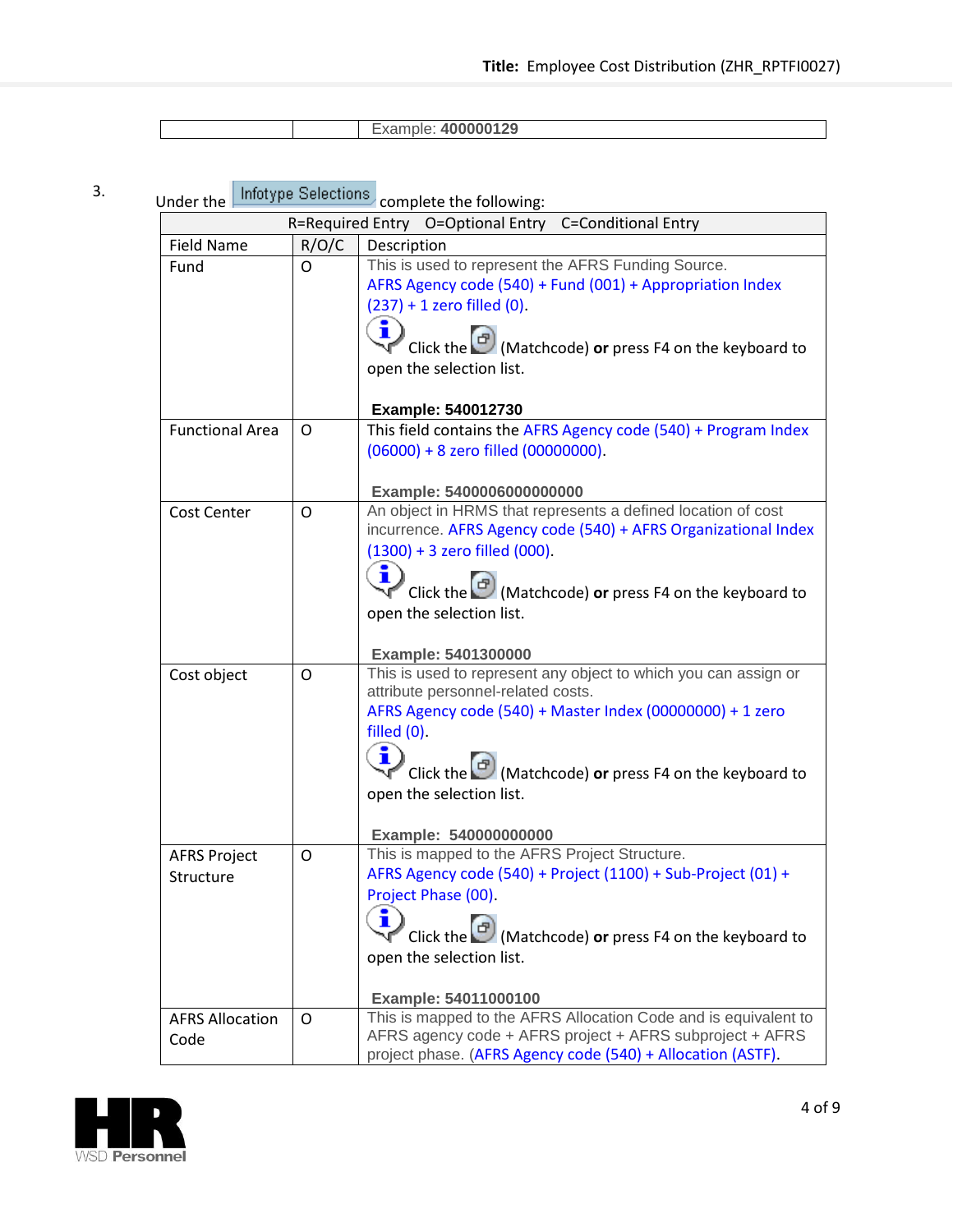| Click the C (Matchcode) or press F4 on the keyboard to<br>open the selection list. |
|------------------------------------------------------------------------------------|
| Example: 540ASTF                                                                   |

|  | 6. Under the ALV Report Variant complete the following: |
|--|---------------------------------------------------------|

|                            |       | R=Required Entry O=Optional Entry C=Conditional Entry                                                                                                                                                                                                                               |
|----------------------------|-------|-------------------------------------------------------------------------------------------------------------------------------------------------------------------------------------------------------------------------------------------------------------------------------------|
| Field Name                 | R/O/C | Description                                                                                                                                                                                                                                                                         |
| <b>ALV Variant</b><br>Name | O     | Select the appropriate layout for your agency needs. For an<br>Interface 38 layout select the example below<br>Using this layout you will be able to export the report<br>results into a spreadsheet, make the necessary changes, and<br>submit changes to DOP via the Interface 38 |
|                            |       | Example: /IFACE 38                                                                                                                                                                                                                                                                  |

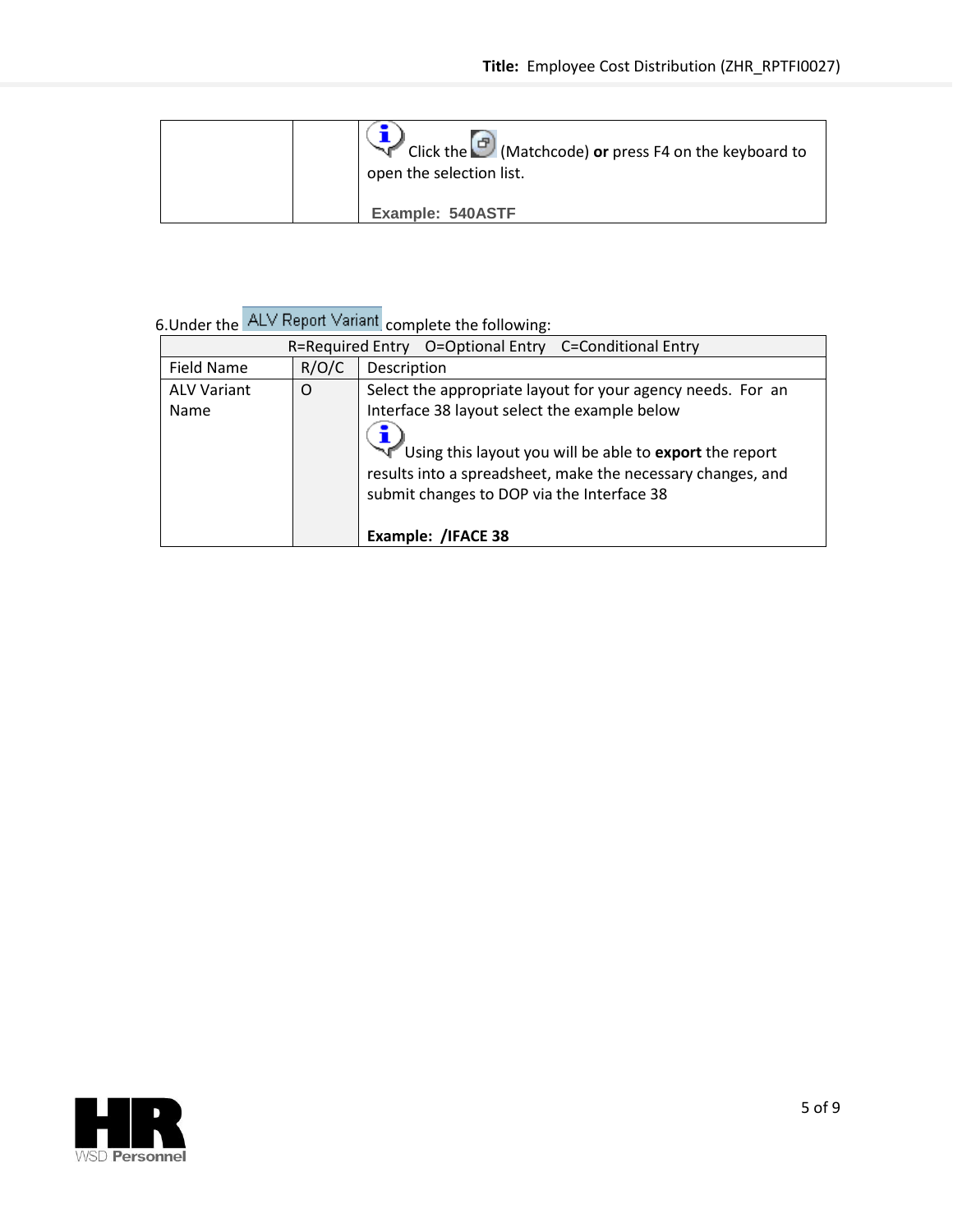| 叵<br>Program Edit Goto System Help       |                                             |                               |
|------------------------------------------|---------------------------------------------|-------------------------------|
| ◙<br>$\triangleleft$<br>Ū.               |                                             | 800001255999998180            |
| <b>IT0027 Employee Cost Distribution</b> |                                             |                               |
| $\mathbf{E}[\mathbf{E}]\subseteq$        |                                             |                               |
| Effective Date                           |                                             |                               |
| Effective Date Start/End                 | 05/03/2010                                  | 05/03/2010<br>to              |
| Employee Selections                      |                                             |                               |
| Payroll Area                             | 11                                          | ⇨<br>to                       |
| Employee Status                          |                                             | $\overline{\mathbf{r}}$<br>to |
| <b>Business Area</b>                     | 5400                                        | श के से भी<br>to              |
| Personnel Area                           |                                             | to                            |
| Personnel Sub Area                       |                                             | to                            |
| Personnel Number                         |                                             | to                            |
| Infotype Selections                      |                                             |                               |
| Fund                                     |                                             | <br>to                        |
| <b>Functional Area</b>                   |                                             | to                            |
| Cost Center                              |                                             | to                            |
| Cost Object                              |                                             | to                            |
| AFRS Project Structure                   |                                             | $\frac{4}{5}$<br>to           |
| <b>AFRS Allocation Code</b>              |                                             | to                            |
| ALV Report Variant                       |                                             |                               |
| ALV Variant Name                         | $\left(  \  \, \sigma \right)$<br>/IFACE 38 |                               |

# 7.Click  $\overline{\mathbb{D}}$  (Execute) to generate the report

| 匠<br>Edit<br>Goto Views Settings System Help<br>List                                                                                                                                                                                                   |                                      |                                 |                                                                                                                                    |                         |              |             |              |                    | 日回図                   |
|--------------------------------------------------------------------------------------------------------------------------------------------------------------------------------------------------------------------------------------------------------|--------------------------------------|---------------------------------|------------------------------------------------------------------------------------------------------------------------------------|-------------------------|--------------|-------------|--------------|--------------------|-----------------------|
| Ø<br>ΘI                                                                                                                                                                                                                                                |                                      |                                 | 4 9   6 6 6   8 11 12 12 13 13 14 15 16 16                                                                                         |                         |              |             |              |                    |                       |
| <b>IT0027 Employee Cost Distribution</b>                                                                                                                                                                                                               |                                      |                                 |                                                                                                                                    |                         |              |             |              |                    |                       |
| G  F  F <br>$\mathbf{z}$                                                                                                                                                                                                                               | 0 8 5 0 7 4 K                        | $\blacksquare$<br><b>EDERET</b> |                                                                                                                                    |                         |              |             |              |                    |                       |
| State of Washington - HRMS<br>IT0027 Employee Cost Distribution<br>ZHR RPTFI0027<br>Report ID:<br><b>KELLYW</b><br>User:<br><b>Run Date:</b><br>05/04/2010<br><b>Effective Date:</b><br><b>Business Area:</b><br>Include - 5400<br>Personnel Area: All | Include - 05/03/2010 to 05/03/2010   |                                 |                                                                                                                                    |                         |              |             |              |                    |                       |
| Personnel Number SSN                                                                                                                                                                                                                                   | Effective Start Date Effective End D |                                 | Functional Area                                                                                                                    | Cost Object             | <b>IFund</b> | Cost Center | AFRS Project | AFRS AII           | Cost Dist. Percentage |
| Personnel Numbers and SSN's                                                                                                                                                                                                                            | 12/16/2009                           | 12/31/2050                      | 540000000000000                                                                                                                    | 540998981200 5401190000 |              | 5405010000  | 54000000000  | 5400000            | 100.00                |
| have been removed to protect<br>confidentiality.                                                                                                                                                                                                       | 10/16/2009<br>05/16/2007             | 12/31/2050<br>12/31/2050        | 5400000000000000 540998981200 5401190000                                                                                           |                         |              | 5405010000  | 54000000000  | 5400000            | 100.00                |
|                                                                                                                                                                                                                                                        | 05/16/2007                           | 12/31/2050                      | 5400000000000000 540998981000 5401190000 5401000000 54000000000<br>5400000000000000 540210012400 5401190000 5401140000 54000000000 |                         |              |             |              | 5400000<br>5400000 | 100.00<br>100.00      |
|                                                                                                                                                                                                                                                        |                                      |                                 |                                                                                                                                    |                         |              |             |              |                    |                       |

8 This report is an ALV formatted report. Use the (Change Layout) to add or remove the columns to the report.

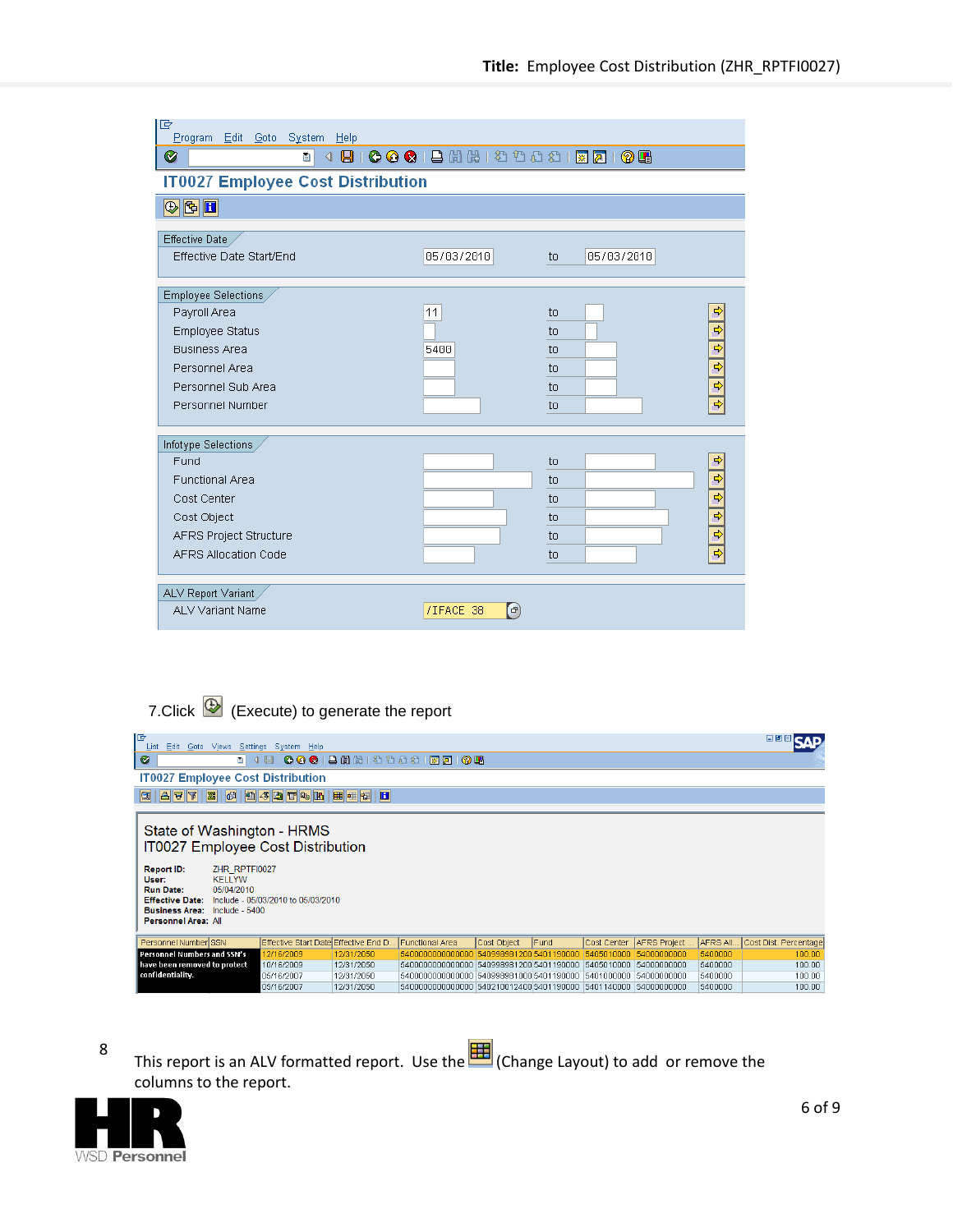٠

 $\blacktriangleleft$ 

8.1 Columns listed under the **Displayed** Columns will display, in order as listed on the report. You can reorder the columns using the  $\begin{array}{c} \hline \bullet \end{array}$   $\begin{array}{c} \hline \bullet \end{array}$   $\begin{array}{c} \hline \bullet \end{array}$  Columns listed in the **Column Set** will not display on the report unless they are moved into the **Displayed Columns**.

 $\bf \hat{j}$ To move a column from one section to the next, highlight the column and press the (depending on which action)

8.2 Click( $\bigcirc$ ) transfer to return to the report

| C Change Layout<br>Displayed Colu<br>Sort Order<br>尙<br> ≴ ∓<br>▼<br>Displayed Columns                                                                                                                                                  | Filter | <b>View</b> | <b>Display</b><br>尙<br>Column Set                                                                                                                                                                                                                                 |                                 |
|-----------------------------------------------------------------------------------------------------------------------------------------------------------------------------------------------------------------------------------------|--------|-------------|-------------------------------------------------------------------------------------------------------------------------------------------------------------------------------------------------------------------------------------------------------------------|---------------------------------|
| Column Name                                                                                                                                                                                                                             | 晷      |             | Column Name                                                                                                                                                                                                                                                       |                                 |
| Personnel Number<br><b>SSN</b><br><b>Effective Start Date</b><br><b>Effective End Date</b><br><b>Functional Area</b><br>Cost Object<br>Fund<br>Cost Center<br>AFRS Project Structure<br><b>AFRS Allocation</b><br>Cost Dist. Percentage |        |             | Pay, Area<br>Pers. Area<br>Pers. Sub Area<br>Bus. Area<br>Bus. Area Desc<br>Complete Name<br>Distribution<br><b>Fund Description</b><br><b>Employment Status</b><br>Functional Area Desc<br><b>Employment Status Desc</b><br>Cost Object Desc<br>Cost Contar Doce | ⊵<br>₹<br>$\blacktriangle$<br>च |
|                                                                                                                                                                                                                                         |        |             |                                                                                                                                                                                                                                                                   |                                 |

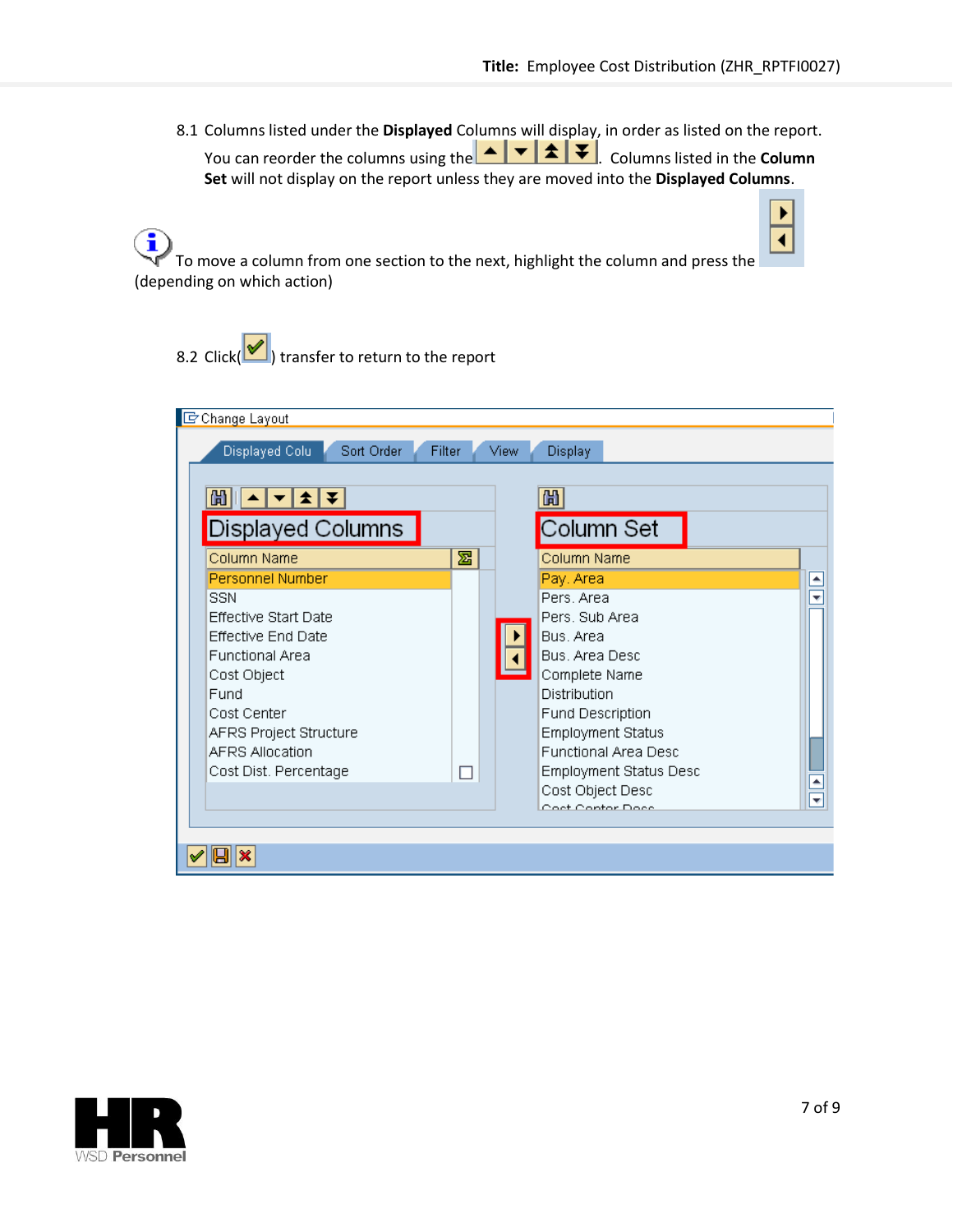| 9. To export click the <b>b</b><br>(local file)                                                                                                                                                           |
|-----------------------------------------------------------------------------------------------------------------------------------------------------------------------------------------------------------|
| 叵<br><u> L</u> ist <u>E</u> dit <u>G</u> oto V <u>i</u> ews <u>S</u> ettings S <u>y</u> stem <u>H</u> elp                                                                                                 |
| 4 8 1 <b>6 6 6</b> 1 8 6 6 1 3 1<br>Ø<br>圁                                                                                                                                                                |
| <b>IT0027 Employee Cost Distribution</b>                                                                                                                                                                  |
| $ \mathcal{F} $<br>Ð<br>THQI<br>69<br>圐<br>囲<br>嘟<br>$\mathbf{H}$<br>Ъ<br>E                                                                                                                               |
| State of Washington - HRMS<br><b>IT0027 Employee Cost Distribution</b>                                                                                                                                    |
| ZHR RPTF10027<br><b>Report ID:</b><br>KELLYW<br>User:<br><b>Run Date: 05/18/2010</b><br>Effective Date: Include - 05/03/2010 to 05/03/2010<br><b>Business Area:</b> Include - 5400<br>Personnel Area: All |
| 10. Select Spreadsheet<br>Save list in file<br>⊠                                                                                                                                                          |
| In which format should the list<br>be saved?                                                                                                                                                              |
| $O$ unconverted<br>Spreadsheet                                                                                                                                                                            |



11. Click (continue/enter) to continue

× ᢦ

O Rich text format  $\bigcirc$  HTML Format  $O$  In the clipboard